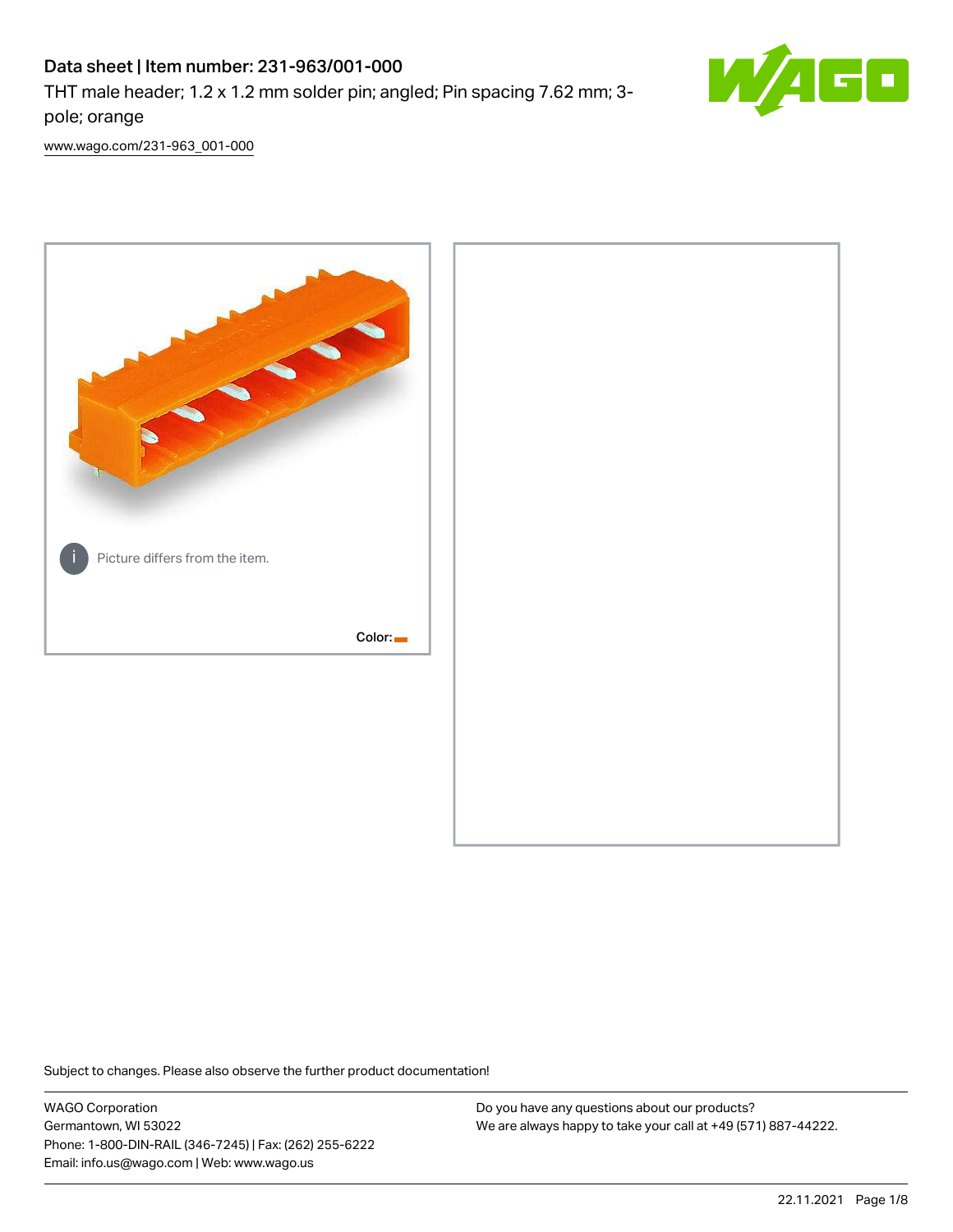



```
L = (pole no. -1) x pin spacing +8.2 mm
```
 $L_1 = L + 5$  mm

```
L_2 = L_1 + 7.4 mm
```
### Item description

- Horizontal or vertical PCB mounting via straight or angled solder pins
- $\blacksquare$ 1.2 x 1.2 mm solder pins allow nominal current up to 16 A, enhancing stability of shorter headers
- **With coding fingers**

Subject to changes. Please also observe the further product documentation! Data

WAGO Corporation Germantown, WI 53022 Phone: 1-800-DIN-RAIL (346-7245) | Fax: (262) 255-6222 Email: info.us@wago.com | Web: www.wago.us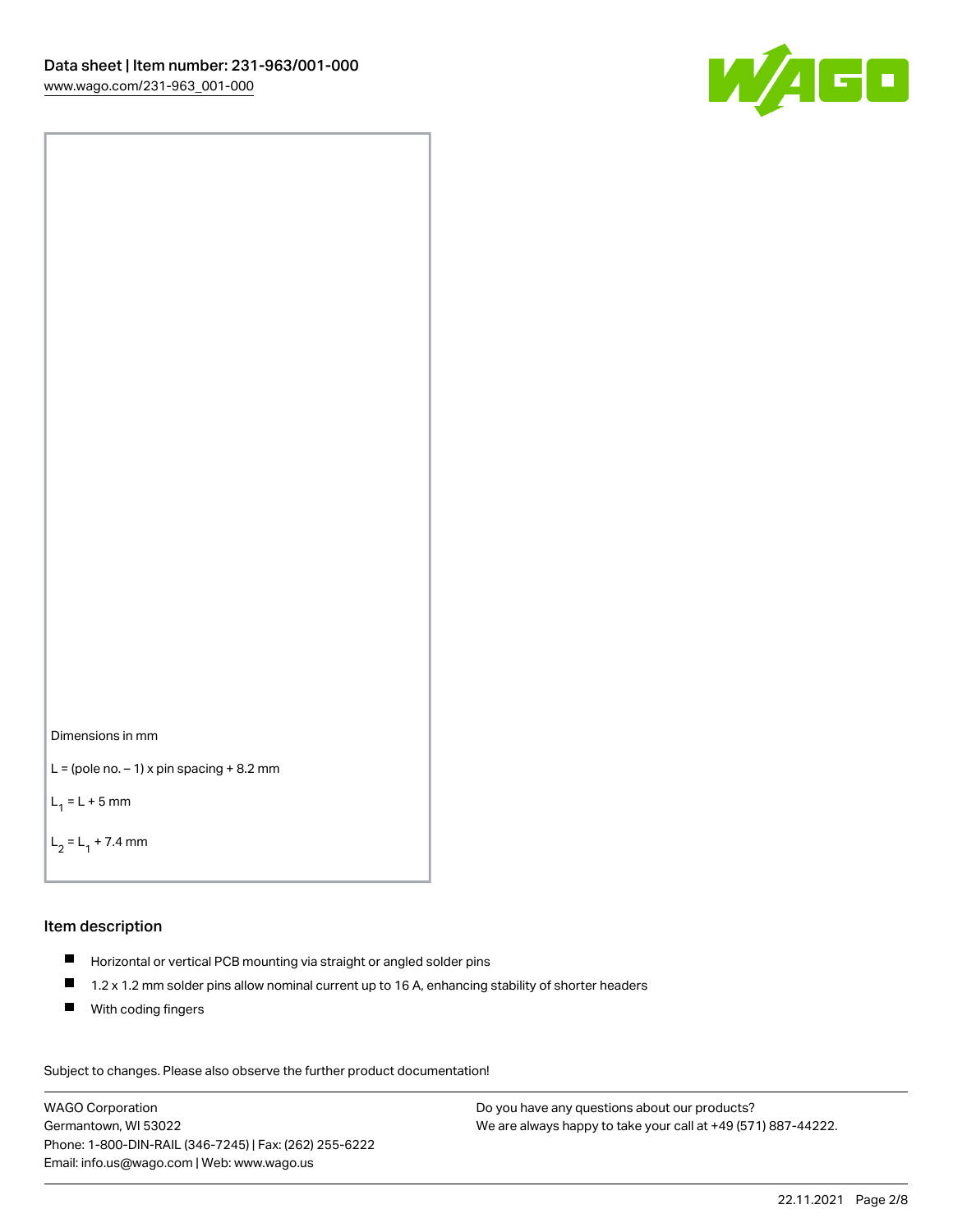

## Data Notes

| Safety information 1 | The <i>MCS – MULTI CONNECTION SYSTEM</i> includes connectors<br>without breaking capacity in accordance with DIN EN 61984. When<br>used as intended, these connectors must not be connected<br>/disconnected when live or under load. The circuit design should<br>ensure header pins, which can be touched, are not live when<br>unmated. |
|----------------------|--------------------------------------------------------------------------------------------------------------------------------------------------------------------------------------------------------------------------------------------------------------------------------------------------------------------------------------------|
| Variants:            | Other pole numbers<br>3.8 mm pin projection for male headers with straight solder pins<br>Gold-plated or partially gold-plated contact surfaces<br>Other versions (or variants) can be requested from WAGO Sales or<br>configured at https://configurator.wago.com/                                                                        |

# Electrical data

# IEC Approvals

| Ratings per                 | IEC/EN 60664-1                                                        |
|-----------------------------|-----------------------------------------------------------------------|
| Rated voltage (III / 3)     | 500 V                                                                 |
| Rated surge voltage (III/3) | 6 <sub>kV</sub>                                                       |
| Rated voltage (III/2)       | 630 V                                                                 |
| Rated surge voltage (III/2) | 6 <sub>kV</sub>                                                       |
| Nominal voltage (II/2)      | 1000V                                                                 |
| Rated surge voltage (II/2)  | 6 <sub>kV</sub>                                                       |
| Rated current               | 16A                                                                   |
| Legend (ratings)            | $(III / 2)$ $\triangle$ Overvoltage category III / Pollution degree 2 |

# UL Approvals

| Approvals per                  | UL 1059 |
|--------------------------------|---------|
| Rated voltage UL (Use Group B) | 300 V   |
| Rated current UL (Use Group B) | 15 A    |
| Rated voltage UL (Use Group D) | 300 V   |
| Rated current UL (Use Group D) | 10 A    |

## Ratings per UL

| Rated voltage UL 1977 | 600 V |
|-----------------------|-------|
| Rated current UL 1977 |       |

Subject to changes. Please also observe the further product documentation!

| <b>WAGO Corporation</b>                                | Do you have any questions about our products?                 |
|--------------------------------------------------------|---------------------------------------------------------------|
| Germantown, WI 53022                                   | We are always happy to take your call at +49 (571) 887-44222. |
| Phone: 1-800-DIN-RAIL (346-7245)   Fax: (262) 255-6222 |                                                               |
| Email: info.us@wago.com   Web: www.wago.us             |                                                               |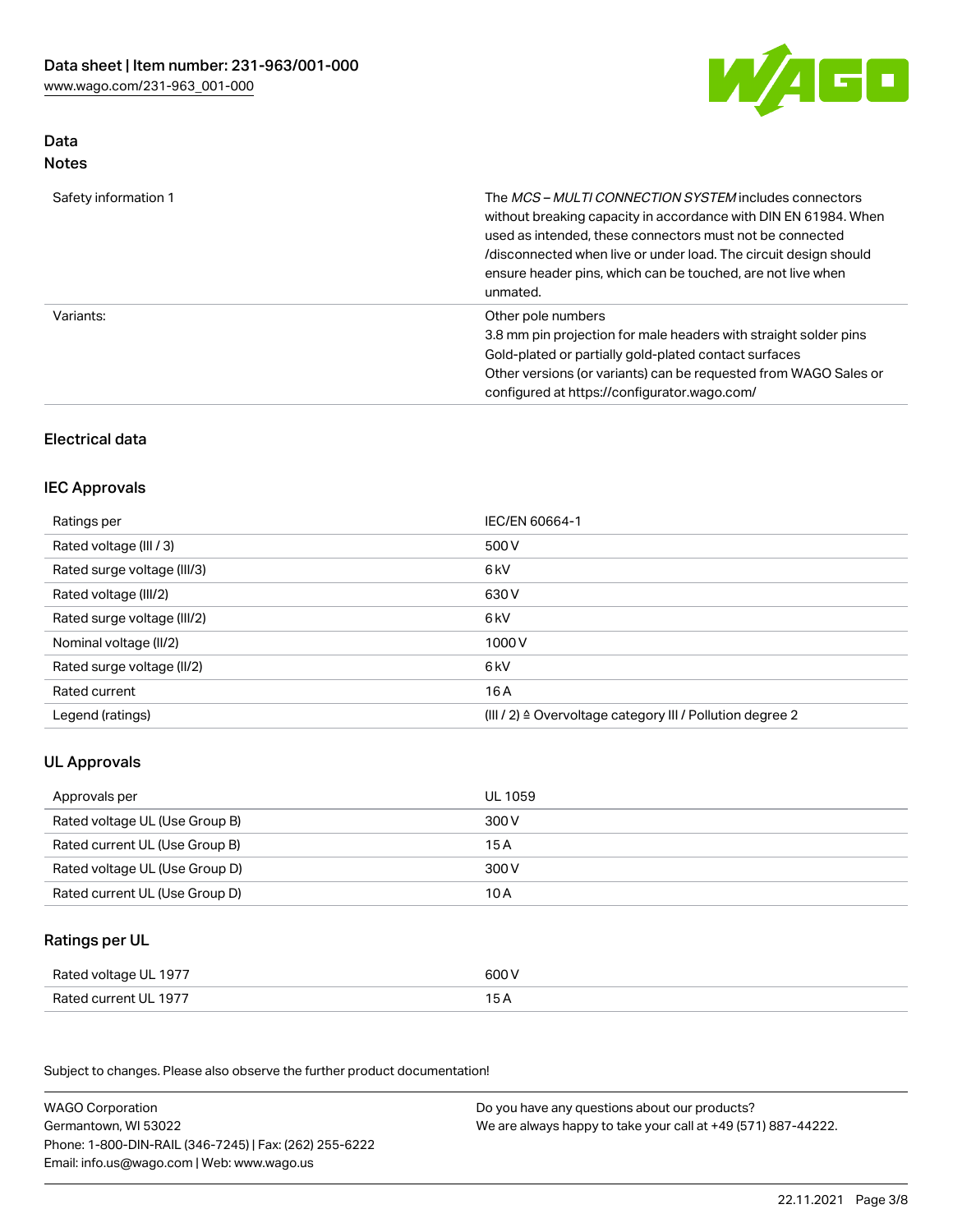

# CSA Approvals

| Approvals per                   | CSA   |
|---------------------------------|-------|
| Rated voltage CSA (Use Group B) | 300 V |
| Rated current CSA (Use Group B) | 15 A  |
| Rated voltage CSA (Use Group D) | 300 V |
| Rated current CSA (Use Group D) | 10 A  |

# Connection data

| Total number of potentials |  |
|----------------------------|--|
| Number of connection types |  |
| Number of levels           |  |

### Connection 1

# Physical data

| Pin spacing                          | 7.62 mm / 0.3 inch    |
|--------------------------------------|-----------------------|
| Width                                | 23.44 mm / 0.923 inch |
| Height                               | 12.2 mm / 0.48 inch   |
| Height from the surface              | 8.4 mm / 0.331 inch   |
| Depth                                | 12 mm / 0.472 inch    |
| Solder pin length                    | 3.8 <sub>mm</sub>     |
| Solder pin dimensions                | $1.2 \times 1.2$ mm   |
| Drilled hole diameter with tolerance | $17^{(+0.1)}$ mm      |

# Plug-in connection

| Contact type (pluggable connector) | Male connector/plug |
|------------------------------------|---------------------|
| Connector (connection type)        | for PCB             |
| Mismating protection               | No                  |
| Mating direction to the PCB        | 0°                  |
| Locking of plug-in connection      | Without             |

## PCB contact

| <b>PCB Contact</b>     |                                          |
|------------------------|------------------------------------------|
| Solder pin arrangement | over the entire male connector (in-line) |

Subject to changes. Please also observe the further product documentation!

| <b>WAGO Corporation</b>                                | Do you have any questions about our products?                 |
|--------------------------------------------------------|---------------------------------------------------------------|
| Germantown, WI 53022                                   | We are always happy to take your call at +49 (571) 887-44222. |
| Phone: 1-800-DIN-RAIL (346-7245)   Fax: (262) 255-6222 |                                                               |
| Email: info.us@wago.com   Web: www.wago.us             |                                                               |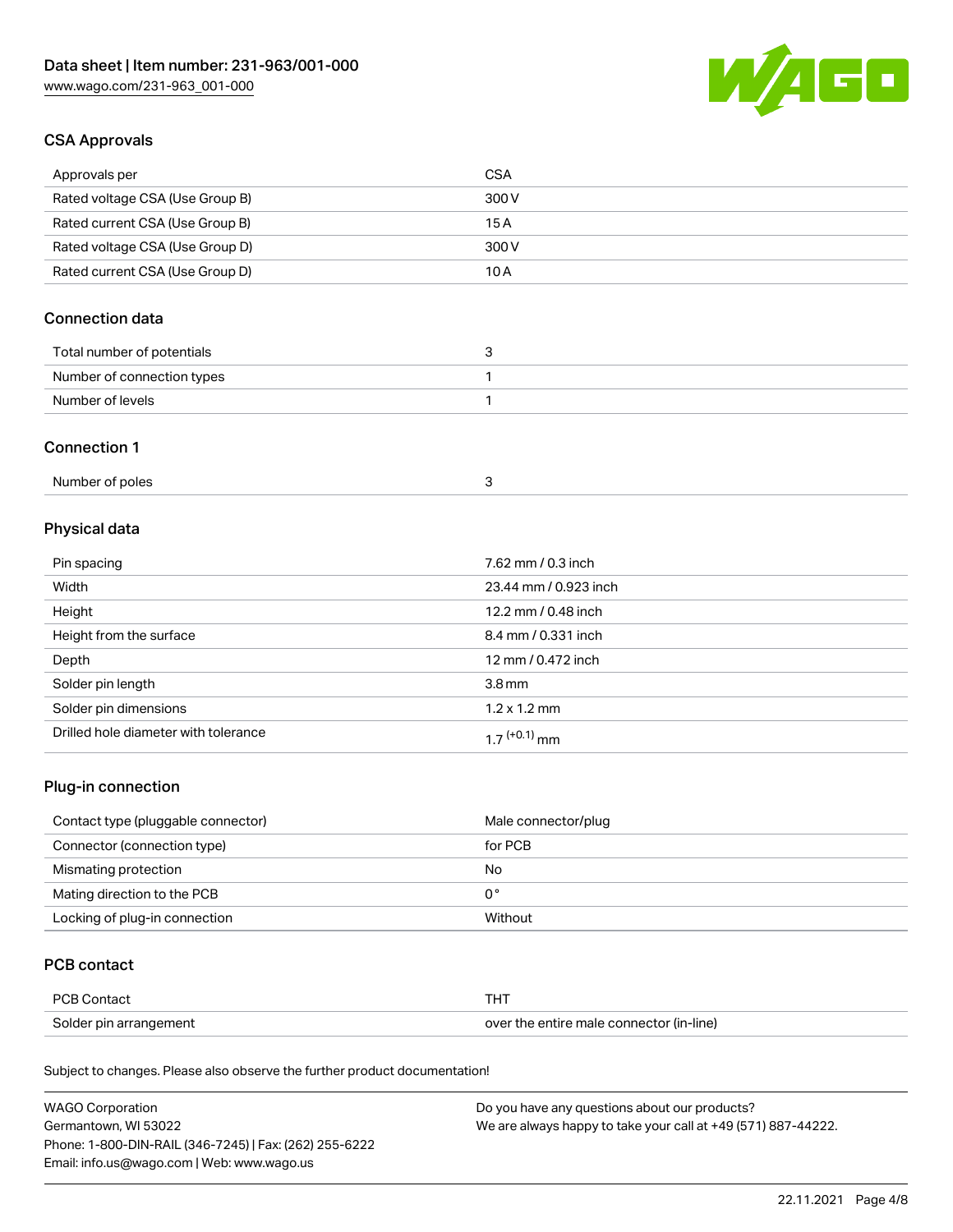

Number of solder pins per potential 1

#### Material data

| Color                       | orange                                 |
|-----------------------------|----------------------------------------|
| Material group              |                                        |
| Insulation material         | Polyamide (PA66)                       |
| Flammability class per UL94 | V <sub>0</sub>                         |
| Contact material            | Electrolytic copper (E <sub>Cu</sub> ) |
| Contact plating             | tin-plated                             |
| Fire load                   | $0.026$ MJ                             |
| Weight                      | 1.5 <sub>g</sub>                       |

## Environmental requirements

Limit temperature range  $-60... +100$  °C

## Commercial data

| Product Group         | 3 (Multi Conn. System) |
|-----------------------|------------------------|
| PU (SPU)              | 200 Stück              |
| Packaging type        | box                    |
| Country of origin     | DE                     |
| <b>GTIN</b>           | 4044918932387          |
| Customs tariff number | 8536694040             |

## Approvals / Certificates

### Country specific Approvals

| Logo | Approval                               | <b>Additional Approval Text</b> | Certificate<br>name |
|------|----------------------------------------|---------------------------------|---------------------|
|      | CВ<br><b>DEKRA Certification B.V.</b>  | IEC 61984                       | NL-39756            |
|      | <b>CSA</b><br>DEKRA Certification B.V. | C <sub>22.2</sub>               | 1466354             |

#### Ship Approvals

|      | ABS      | -                        | ιУ۰         |
|------|----------|--------------------------|-------------|
| Logo | Approval | Additional Approval Text | name        |
|      |          |                          | ∵ertificate |

Subject to changes. Please also observe the further product documentation!

| WAGO Corporation                                       | Do you have any questions about our products?                 |
|--------------------------------------------------------|---------------------------------------------------------------|
| Germantown, WI 53022                                   | We are always happy to take your call at +49 (571) 887-44222. |
| Phone: 1-800-DIN-RAIL (346-7245)   Fax: (262) 255-6222 |                                                               |
| Email: info.us@wago.com   Web: www.wago.us             |                                                               |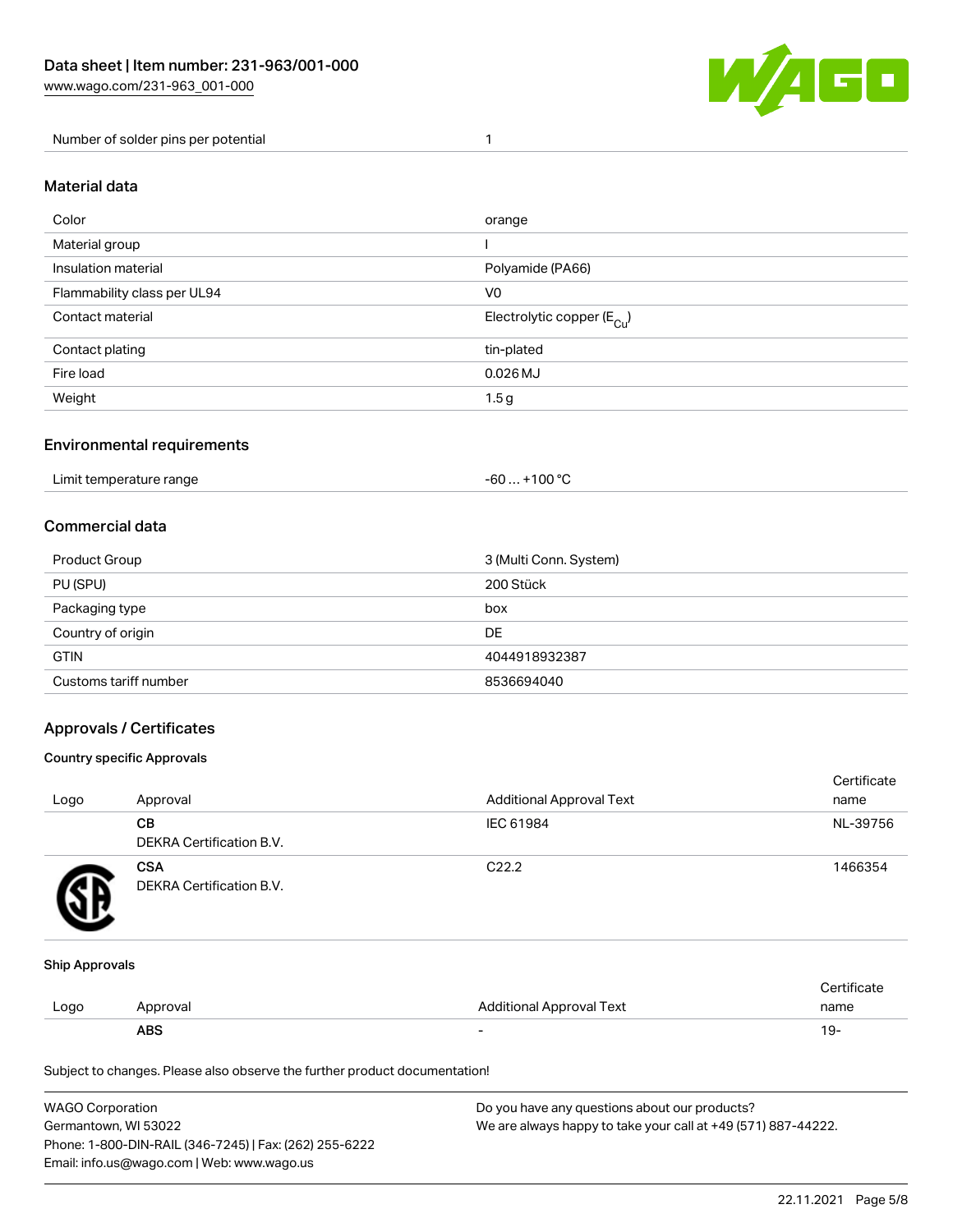

Phone: 1-800-DIN-RAIL (346-7245) | Fax: (262) 255-6222

Email: info.us@wago.com | Web: www.wago.us



| ABS                                             | American Bureau of Shipping                                                                                                                               |                                                                                                                |     | HG1869876-<br><b>PDA</b>  |
|-------------------------------------------------|-----------------------------------------------------------------------------------------------------------------------------------------------------------|----------------------------------------------------------------------------------------------------------------|-----|---------------------------|
|                                                 | <b>BV</b>                                                                                                                                                 | IEC 60998                                                                                                      |     | 11915/D0                  |
|                                                 | Bureau Veritas S.A.                                                                                                                                       |                                                                                                                |     | <b>BV</b>                 |
| <b>UL-Approvals</b>                             |                                                                                                                                                           |                                                                                                                |     |                           |
| Logo                                            | Approval                                                                                                                                                  | <b>Additional Approval Text</b>                                                                                |     | Certificate<br>name       |
|                                                 | <b>UR</b><br>Underwriters Laboratories Inc.                                                                                                               | <b>UL 1977</b>                                                                                                 |     | E45171                    |
|                                                 | <b>UR</b><br>Underwriters Laboratories Inc.                                                                                                               | <b>UL 1059</b>                                                                                                 |     | E45172                    |
| Counterpart                                     | Item no.231-703/026-000<br>1-conductor female connector; CAGE CLAMP®; 2.5 mm <sup>2</sup> ; Pin spacing 7.62 mm; 3-pole; 2,50 mm <sup>2</sup> ;<br>orange |                                                                                                                | 000 | www.wago.com/231-703/026- |
| <b>Optional accessories</b><br>Coding           |                                                                                                                                                           |                                                                                                                |     |                           |
| Intermediate plate                              |                                                                                                                                                           |                                                                                                                |     |                           |
|                                                 | Item no.: 231-500<br>Spacer; for formation of groups; light gray                                                                                          |                                                                                                                |     | www.wago.com/231-500      |
| Coding                                          |                                                                                                                                                           |                                                                                                                |     |                           |
|                                                 | Item no.: 231-130<br>Coding key; snap-on type; light gray                                                                                                 |                                                                                                                |     | www.wago.com/231-130      |
| <b>Downloads</b><br>Documentation               |                                                                                                                                                           |                                                                                                                |     |                           |
| <b>Additional Information</b>                   |                                                                                                                                                           |                                                                                                                |     |                           |
| Technical explanations                          |                                                                                                                                                           | 2019 Apr 3                                                                                                     | pdf | Download                  |
|                                                 | Subject to changes. Please also observe the further product documentation!                                                                                |                                                                                                                |     |                           |
| <b>WAGO Corporation</b><br>Germantown, WI 53022 |                                                                                                                                                           | Do you have any questions about our products?<br>We are always happy to take your call at +49 (571) 887-44222. |     |                           |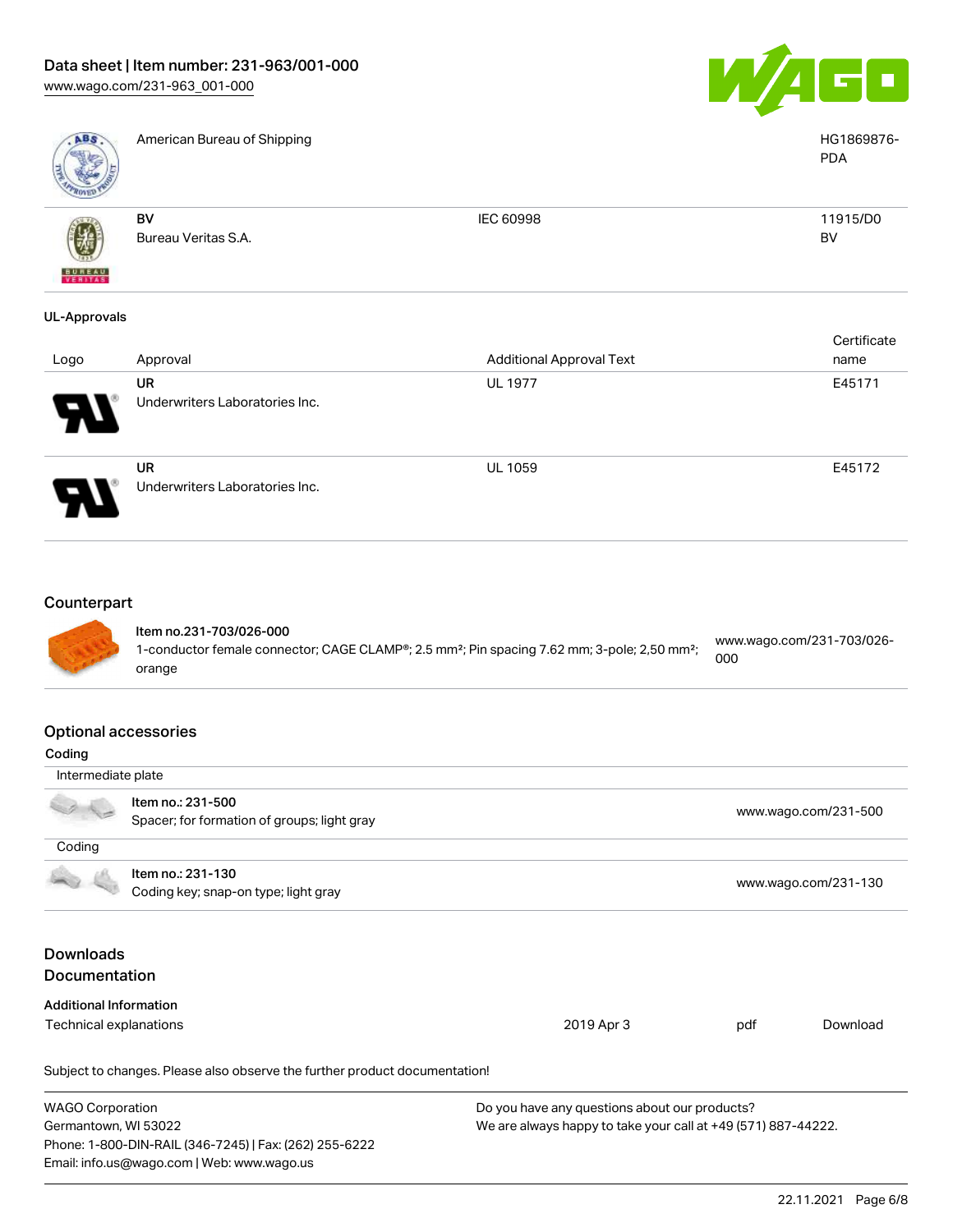

2.0 MB

| <b>CAD files</b>                                                                                                                                                                                               |            |          |
|----------------------------------------------------------------------------------------------------------------------------------------------------------------------------------------------------------------|------------|----------|
| CAD data                                                                                                                                                                                                       |            |          |
| 2D/3D Models 231-963/001-000                                                                                                                                                                                   | <b>URL</b> | Download |
| <b>CAE</b> data                                                                                                                                                                                                |            |          |
| EPLAN Data Portal 231-963/001-000                                                                                                                                                                              | <b>URL</b> | Download |
| EPLAN Data Portal 231-963/001-000                                                                                                                                                                              | <b>URL</b> | Download |
| ZUKEN Portal 231-963/001-000                                                                                                                                                                                   | URL        | Download |
| <b>PCB Design</b>                                                                                                                                                                                              |            |          |
| Symbol and Footprint 231-963/001-000<br>CAx data for your PCB design, consisting of "schematic symbols and PCB footprints",<br>allow easy integration of the WAGO component into your development environment. | URL        | Download |
| Supported formats:                                                                                                                                                                                             |            |          |
| ш<br>Accel EDA 14 & 15                                                                                                                                                                                         |            |          |
| ш<br>Altium 6 to current version                                                                                                                                                                               |            |          |
| Cadence Allegro                                                                                                                                                                                                |            |          |
| ш<br>DesignSpark                                                                                                                                                                                               |            |          |
| ш<br>Eagle Libraries                                                                                                                                                                                           |            |          |
| П<br>KiCad                                                                                                                                                                                                     |            |          |
| ш<br>Mentor Graphics BoardStation                                                                                                                                                                              |            |          |
| ш<br>Mentor Graphics Design Architect                                                                                                                                                                          |            |          |
| a ka<br>Mentor Graphics Design Expedition 99 and 2000                                                                                                                                                          |            |          |
| ш<br>OrCAD 9.X PCB and Capture                                                                                                                                                                                 |            |          |
| ш<br>PADS PowerPCB 3, 3.5, 4.X, and 5.X                                                                                                                                                                        |            |          |
| PADS PowerPCB and PowerLogic 3.0<br>ш                                                                                                                                                                          |            |          |
| PCAD 2000, 2001, 2002, 2004, and 2006                                                                                                                                                                          |            |          |
| ш<br>Pulsonix 8.5 or newer                                                                                                                                                                                     |            |          |
| ш<br><b>STL</b>                                                                                                                                                                                                |            |          |
| Ш<br>3D STEP                                                                                                                                                                                                   |            |          |
| <b>TARGET 3001!</b><br>ш                                                                                                                                                                                       |            |          |

Subject to changes. Please also observe the further product documentation!

WAGO Corporation Germantown, WI 53022 Phone: 1-800-DIN-RAIL (346-7245) | Fax: (262) 255-6222 Email: info.us@wago.com | Web: www.wago.us